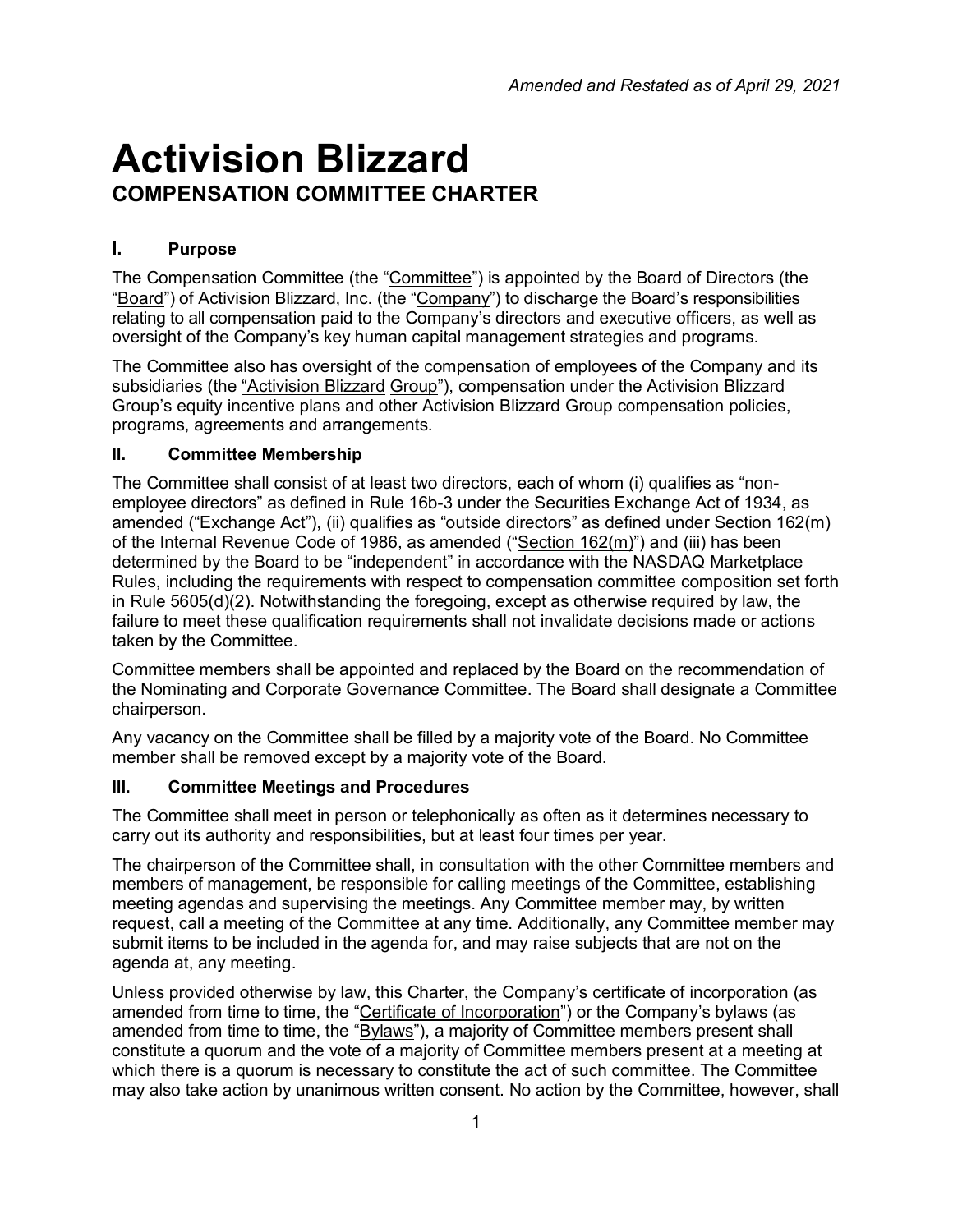be valid unless taken at a meeting for which adequate notice has been given or duly waived by Committee members.

The Committee, in its discretion, may ask members of management or others to attend and participate in its meetings. However, no such person may be present during any discussions and deliberations of the Committee regarding his or her compensation except to the extent the Committee deems necessary (and such presence is permitted by law and the NASDAQ Marketplace Rules).

The Committee may form subcommittees for any purpose that the Committee deems appropriate and may delegate to such subcommittees such power and authority as the Committee deems appropriate; provided, however, that the Committee shall not delegate to a subcommittee any power or authority required by any law, regulation or listing standard to be exercised by the Committee as a whole.

The Committee shall maintain minutes of its meetings and records relating to those meetings and shall report regularly to the Board on its activities, as appropriate.

## **IV. Committee Authority and Responsibilities**

## *A. Human Capital Management*

The Committee shall broadly oversee matters related to human capital management, including attracting, retaining and developing talent.

## *B. Executive Compensation*

The Committee shall review and approve all compensation of executive officers, including, without limitation, base salaries, bonuses, annual and long-term incentive compensation, equitybased compensation, perquisites and retirement benefits. In connection with this evaluation, the Committee may request and receive input from other non-employee Board members, either formally or informally. For purposes of this Charter, the term "executive officers" shall mean the individuals designated as officers covered by Rule 16a-1(f) under the Exchange Act.

## *C. Employee Compensation*

In consultation with senior management, the Committee shall have oversight of the long-term strategy of employee compensation and the forms of equity, incentive and other compensation paid by the Activision Blizzard Group.

## *D. Chief Executive Officer*

The Committee shall review and approve corporate goals and objectives relevant to the compensation of the Company's Chief Executive Officer (the "CEO"), evaluate the performance of the CEO in light of those goals and objectives, and determine the compensation level of the CEO based on this evaluation. In determining the long-term incentive component of the CEO's compensation, the Committee will consider, among other factors, the Company's performance and relative stockholder return, the value of similar incentive awards to executives in similar positions at comparable companies and the awards given to the CEO in past years, as well as such other factors as the Committee deems appropriate.

## *E. Director Compensation*

The Committee shall annually review the compensation payable to the Company's directors and shall recommend any changes to that compensation that the Committee deems advisable to the Board.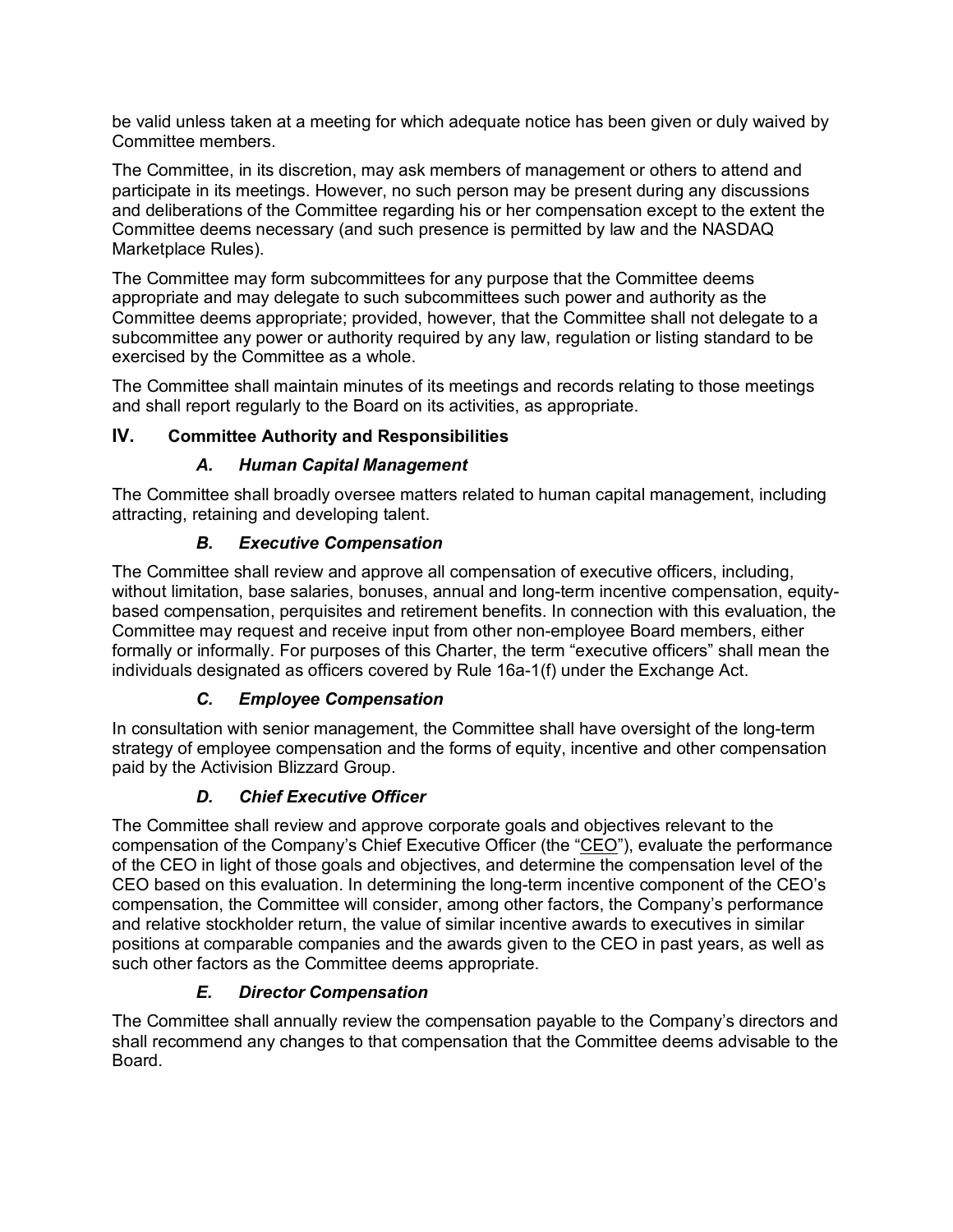# *F. Equity Plan Approvals*

The Committee shall periodically review and make recommendations to the Board with respect to the Activision Blizzard Group's long term incentive-compensation or equity-based plans, programs and arrangements (the "Plans") that are subject to approval by the Board.

# *G. Administer Equity Compensation Plans*

The Committee shall exercise all authority of the Board under all of the Plans and administer the Plans in accordance with their terms. Such authority shall include without limitation: (i) participating in the establishment of grant guidelines and general size of overall grants; (ii) selecting participants in the Plans; (iii) interpreting and making all factual determinations regarding the Plans; (iv) approving awards under the Plans; and (v) determining rules, regulations and guidelines relating to the Plans as the Committee may deem necessary or proper.

# *H. Peer Group*

The Committee shall periodically review and approve the selection of the Company's peer companies used for the purpose of benchmarking the compensation of the executive officers.

# *I. Executive Employment and Severance Arrangements*

The Committee shall review and approve new and amended employment, consulting, retirement, severance, change-in-control, and similar plans, programs, agreements and arrangements applicable to any current or former executive officers.

# *J. Stock Ownership Guidelines*

If the Committee determines that stock ownership guidelines for the CEO or other executive officers are appropriate, it shall establish, and periodically review and monitor compliance with, such guidelines.

## *K. Tax Compliance*

To the extent the Activision Blizzard Group desires to structure compensation programs for executive officers to preserve tax deductibility of amounts paid thereunder, the Committee shall oversee the Activision Blizzard Group's policies on doing so. To the extent that the Activision Blizzard Group provides for performance-based compensation subject to the requirements of Section 162(m), the Compensation Committee shall establish and certify the attainment of performance goals as contemplated in, and as required by, Section 162(m).

## *L. Compensation Risk Assessment*

The Committee shall annually review the potential risk to the Company from its compensation programs and policies, including any incentive plans, and determine if disclosure regarding potential material compensation-related risk is necessary in the Company's proxy statement for its annual meeting of stockholders.

# *M. Proxy Disclosure*

The Committee shall review and discuss with management the compensation-related disclosure included in the Company's proxy statement for its annual meeting and annual report on Form 10-K including without limitation, the "Compensation Discussion and Analysis" (the "CD&A").

Based on such review and discussion, the Committee shall make a recommendation to the Board as to the inclusion of the CD&A in the Company's annual report on Form 10-K and, as applicable, the Company's proxy statement. The Committee shall produce an annual report on executive compensation for inclusion in the Company's proxy statement in accordance with